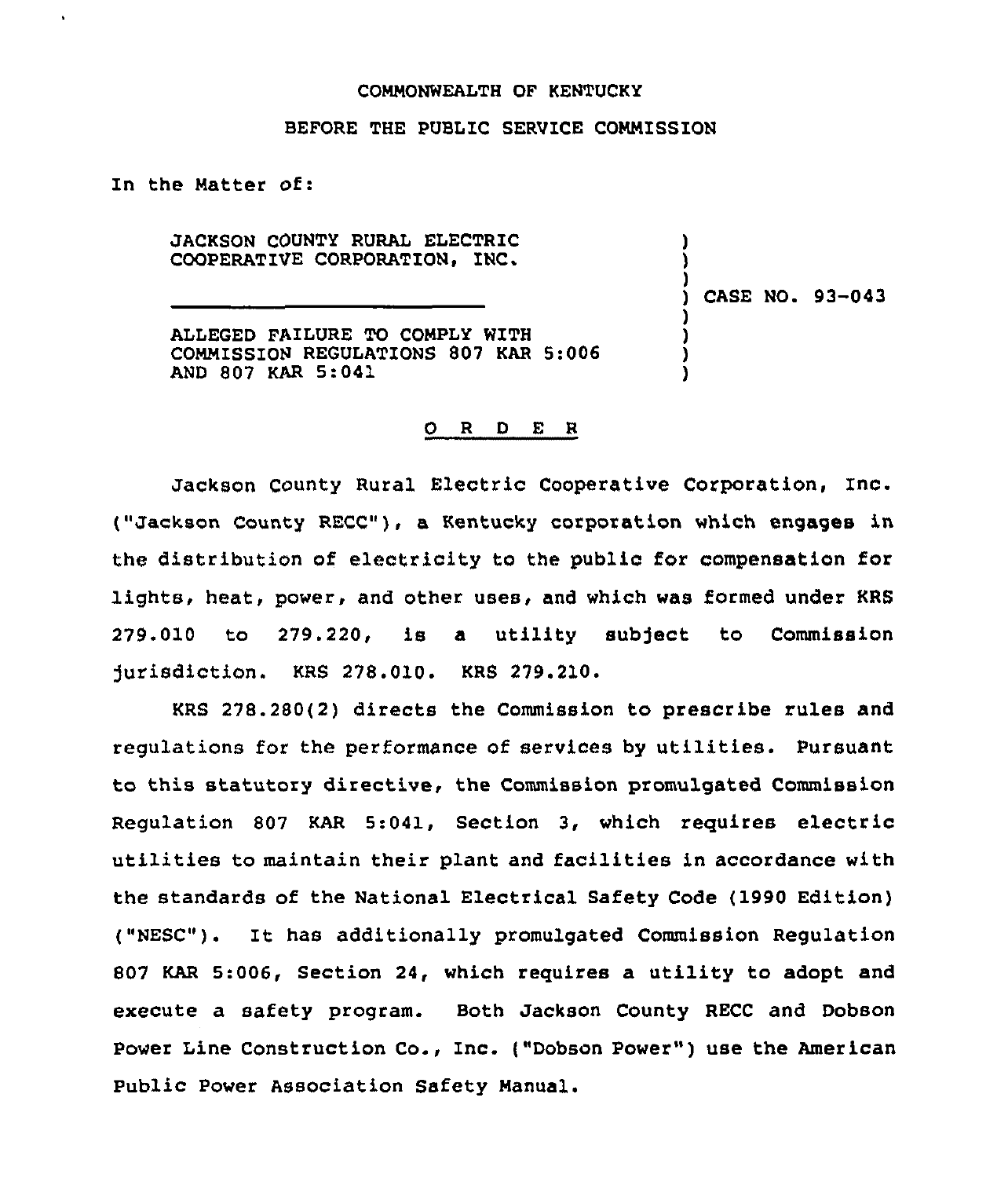Commission Staff has submitted to the Commission an Electrical Utility Accident Investigation Report dated December 2, 1992, appended hereto, which alleges:

 $\bullet$ 

l. On October 7, 1992, Terry Parrent, an employee of Dobson Power, was on a pole working on a transformer installation for Jackson County RECC. Lee Isaacs, also an employee of Dobson Power, was in a bucket above Nr. Parrett tying in a single-phase line on the same pole structure. Nr. Isaacs shouted to Mr. Parrett to watch out because he had cut excess wire from the line and did not want it to hit Mr. Parrett. The excess wire fell and caught on <sup>a</sup> single-phase 7200 volt line near Nr. Parrett. The line contacted Mr. Parrett, causing third degree burns to his right hand and left side.

2. Troy Richardson, foreman for Dobson Power, was the person in charge of the crew and was present at the site when the accident occurred. Mr. Richardson stated he did not know that the pole structure had <sup>a</sup> double feed into it and that he had deenergized what he believed to be the only feed into the pole structure. He only visually checked the single-phase line which was involved in this accident. He also stated that system grounds were not being used at the work site.

3. MESC Section 42, Subparagraph <sup>420</sup> D., Energized or Unknown Condition, requires employees to consider electric supply equipment and lines to be energized unless they are positively known to be deenergized. Nr. Richardson violated this section when

$$
-2 -
$$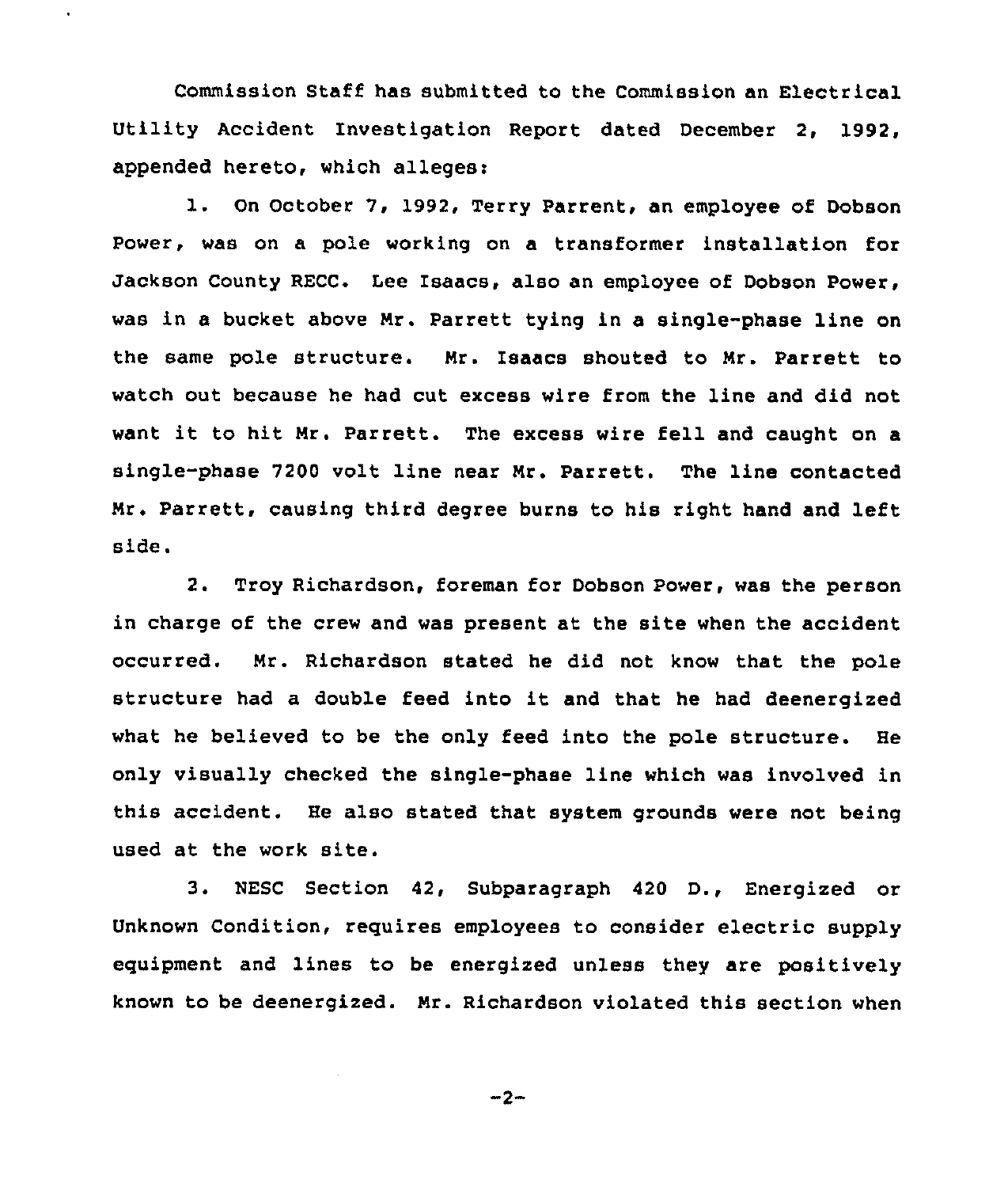he considered the line involved in this accident to be deenergized without testing it to be positively sure it was deenergized.

 $\ddot{\phantom{0}}$ 

4. MESC, Section 42, Subparagraph 4208., Tools and Protective Equipment, requires employees to use the personal protective equipment, the protective devices, and the special tools provided for their work. Before starting work, these devices and tools shall be carefully inspected to ensure they are in good condition. This section was violated when Nr. Richardson did not use system grounds at the work site.

5. NESC Section 42, Subparagraph 421A., Duties of a First Level Supervisor or Person in Charge, states that this individual shall adopt such precautions as are within the individual's authority to prevent accidents and see that the safety rules and operating procedures are observed by the employees under his supervision. Nr. Richardson violated this section by not adhering to the American Public Power Safety Nanual ["APP Safety Nanual"), adopted by both Dobson Power and Jackson County RECC.

Section 5, Safety Rule 5:07 of the APP Safety Nanual, Working on De-Energized lines and Equipment, states that "[a]11conductors and equipment shall be treated as energized until tested or otherwise determined to be deenergized and grounded." Section 5, Safety Rule 516 of the APP Safety Nanual, Grounding-General, states that "[a]11 previously energized conductors shall be considered energized until tested and properly grounded" and explains the proper procedure for grounding. Nr. Richardson did not test or

 $-3-$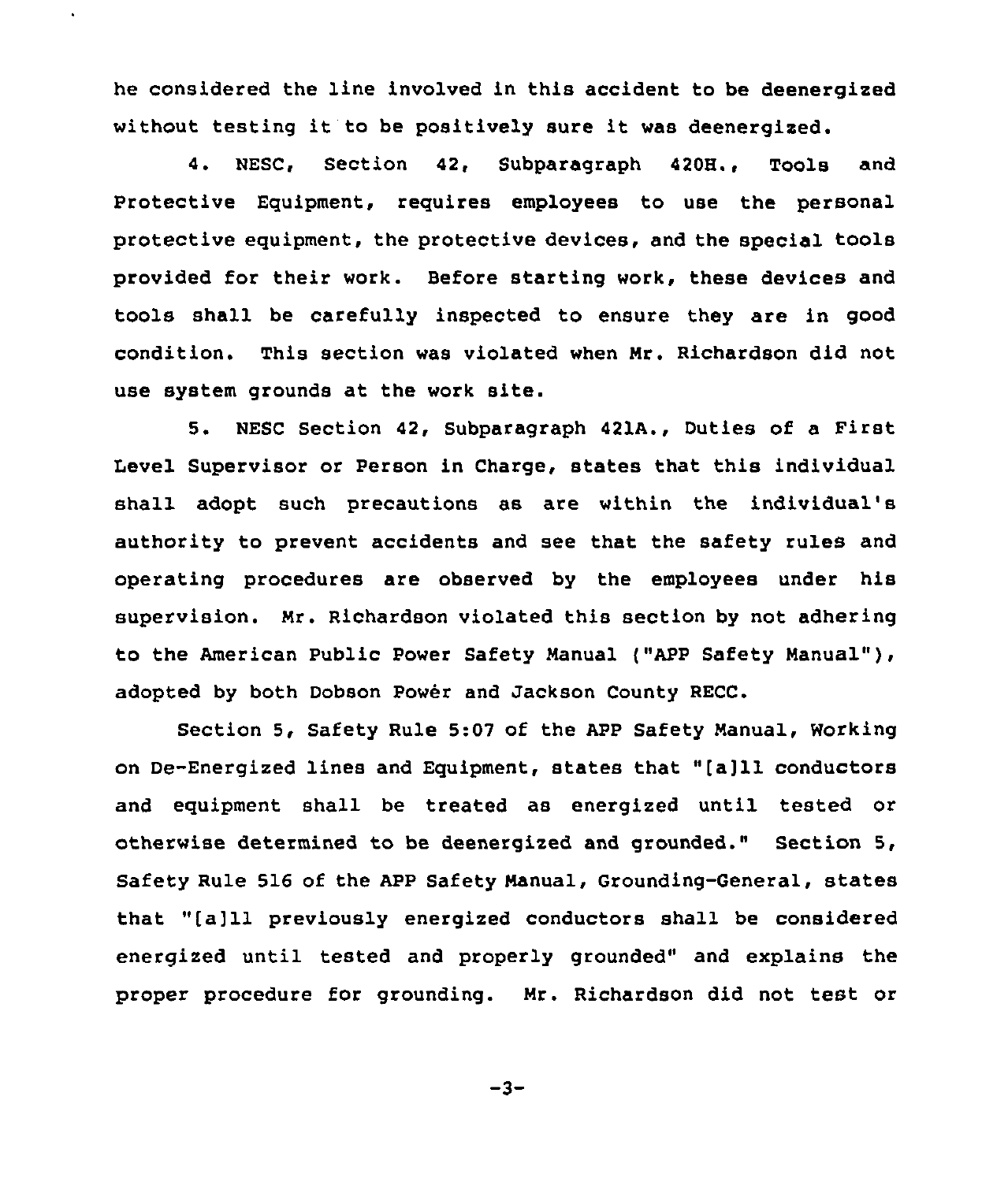otherwise adequately determine the line involved in this accident to be deenergized. The line was also not grounded.

 $\ddot{\phantom{a}}$ 

6. At the time of the incident, Terry Parrent, Lee Isaacs, and Troy Richardson were employees of Dobson Power, working for Jackson County RECC, and acting within the scope of their employment.

7. As a result of Nr. Richardson's failure adequately to inspect and ground the line involved in this accident, Jackson County RECC is in probable violation of Commission Regulations 807 KAR 5:006, Section 24, and <sup>807</sup> KAR 5:041, Section 3.

The Commission, on its own motion, HEREBY ORDERS that:

l. Jackson County RECC shall submit to the Commission, within 20 days of the date of this Order, a written response to the allegations contained in the Electrical Utility Accident Investigation Report, attached hereto and incorporated herein as Appendix A.

2. Jackson County RECC shall appear on March 22, 1993, at 10:00 a.m., Eastern Standard Time, in Hearing Room 1 of the Commission's offices at 730 Schenkel Lane, Frankfort, Kentucky, for the purposes of presenting evidence concerning the incident which is the subject of the Electrical Utility Accident Investigation Report, specifically the alleged violations of Commission Regulations 807 KAR 5:006, Section 24, and 807 KAR 5:041, Section 3, and of showing cause, if any it can, why it should not be subjected to the penalties of KRS 278.990 for its alleged failure to comply with Commission regulations.

$$
-4-
$$